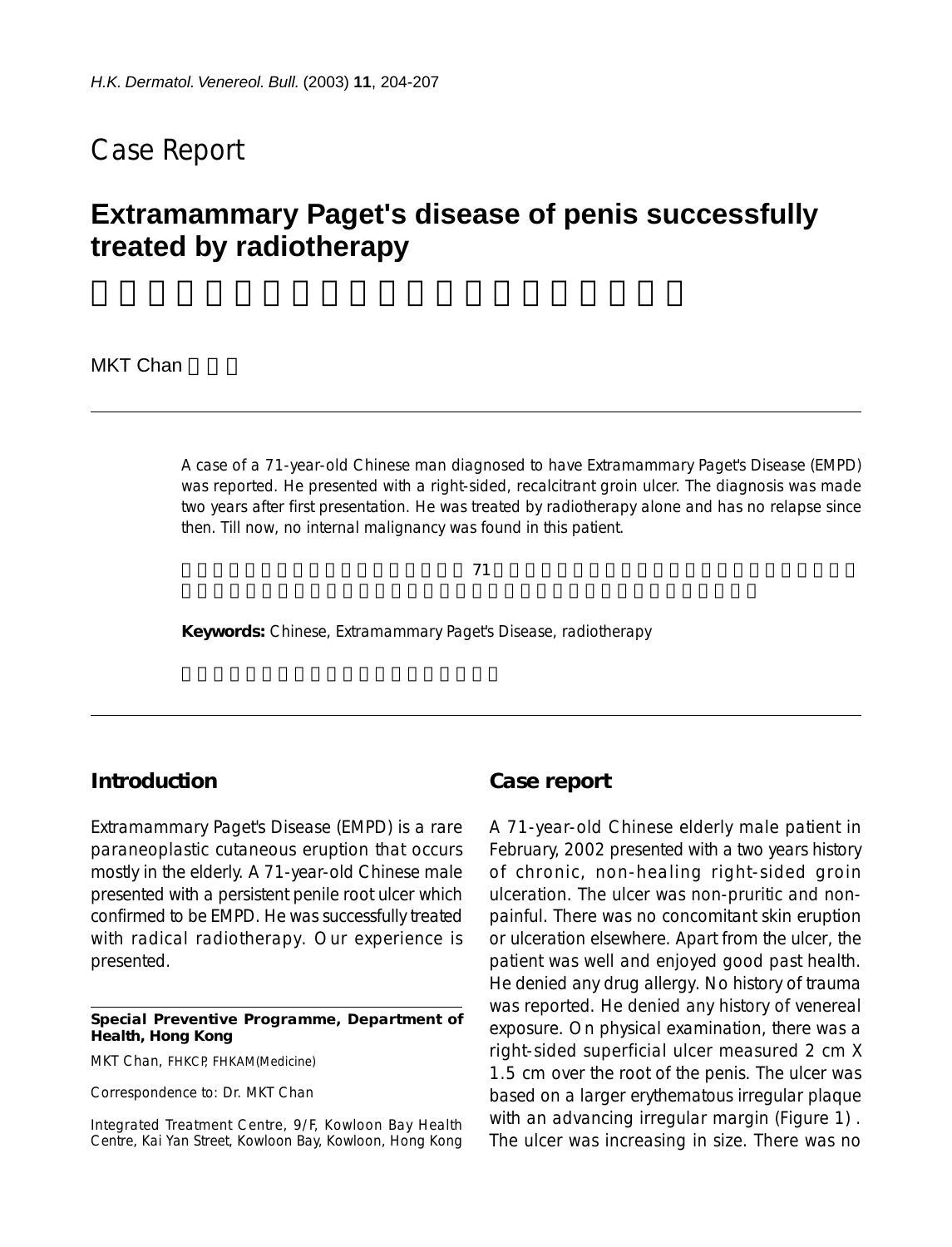

**Figure 1.** A right-sided chronic groin ulcer on an erythematous plaque with irregular border.

inguinal lymphadenopathy. An incisional skin biopsy was performed which showed multiple foci of Paget cells aggregated in the epidermis. The skin appendages of the upper dermis were also colonised by Paget cells. The tumour cells possess pleomorphic nuclei, prominent central nucleoli and moderate amount of vacuolar cytoplasm. A severe chronic inflammation was also noted. The histological features were compatible with EMPD (Figure 2). Screening test for sexually transmitted diseases revealed no abnormality. Screening for internal malignancy was performed by surgeons and this included colonoscopy, cystoscopy, ultrasound of the testes and abdomen, biopsy of the prostate gland. No internal malignancy was revealed. Test for serum chorionic-embryonic antigen (CEA) was also negative. Treatment options were discussed with our patient and radiotherapy was preferred than radical surgical excision.

A total of 15 sessions of radiotherapy to the right perineum was given at five treatments per week for consecutive three weeks. The lesion gradually subsided leaving residual hypo- and hyperpigmentation of the skin (Figure 3). Subsequent follow-ups till the time of writing the report revealed no evidence of recurrence of internal malignancy.

## **Discussion**

EMPD is defined as an intraepithelial adenocarcinoma, usually of epidermal origin and



**Figure 2.** Histology showed multiple foci of Paget cells aggregated in the epidermis.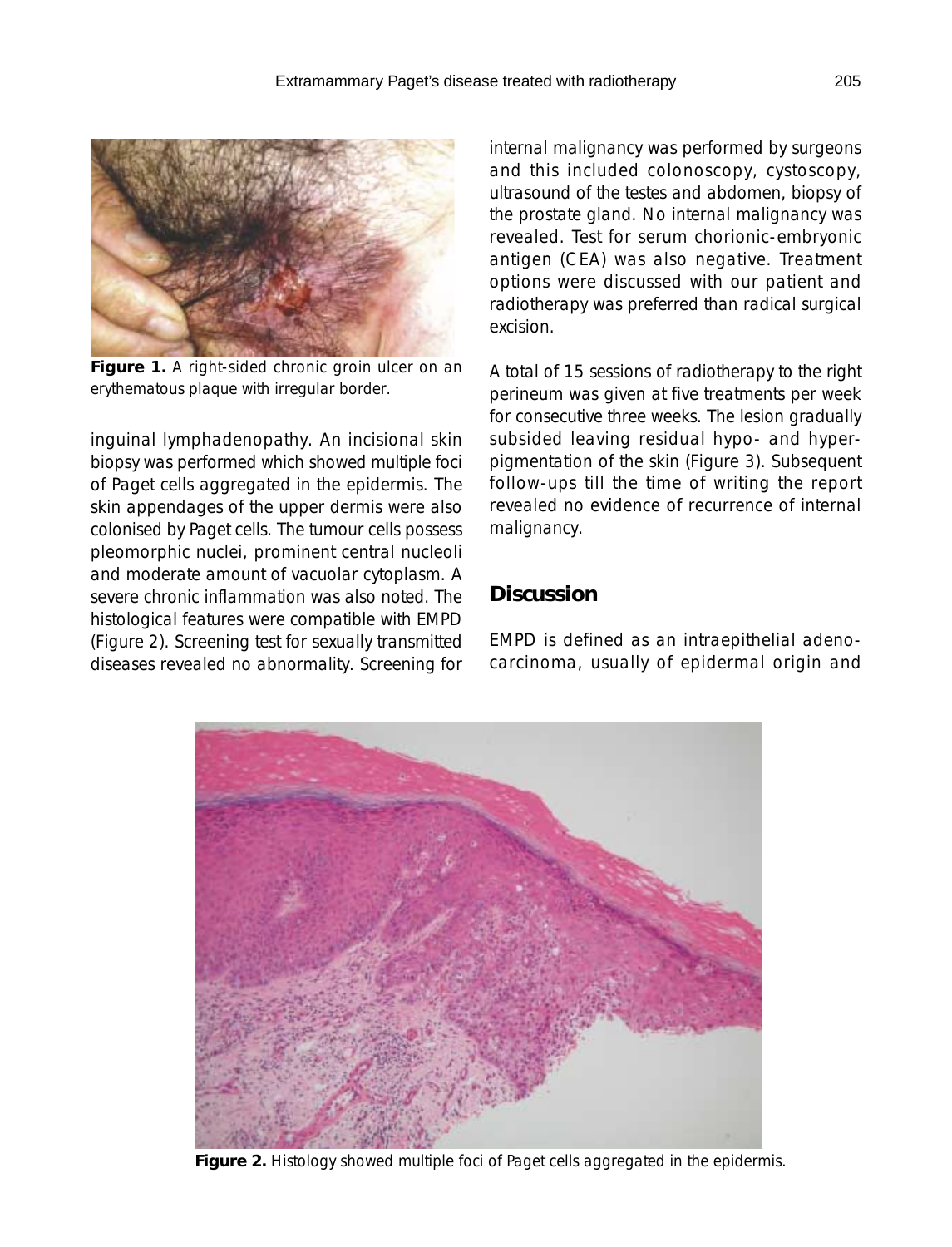glandular differentiation. It may be associated with an underlying adnexal adenocarcinoma or internal malignancy.<sup>1</sup> It is an uncommon paraneoplastic skin condition; more often occurs in the female with a female to male ratio of 3.2 to 1. Most commonly occur in the elderly with an age range from 47 to 87 (Mean=64) years old. The patient usually presents with non-descript symptoms like pruritus, tenderness, oozing from an ulcer and presence of a lump. EMPD most commonly occur in anatomical regions where apocrine glands are abundant like vulva, perianal area, genitourinary region of the male, buttock and very rarely; external auditory canal. Diagnostic delay is common. The duration of symptoms may range from one month to 30 years. Clinically important differential diagnoses included Bowen's disease, eczema, psoriasis and blistering dermatosis like pemphigus vulgaris.

The pathogenesis of EMPD is still speculative. The cell of origin of EMPD is unknown. It may arise de-novo within an epidermis or extended from an in-situ appendageal glandular tissue

adeno-carcinoma.2 The association of EMPD with an internal malignancy of apocrine origin raises the possibility that similarly derived embryogenic tissue susceptible to the same carcinogenic stimuli may undergo malignant degeneration simultaneously.

EMPD was associated with underlying internal malignancy. The figure reported in the literature ranged from 0-50%.<sup>1</sup> Twenty-four percent of cases of EMPD demonstrated association with a cutaneous adnexal carcinoma with a mortality rate of metastatic disease up to 46%.1 Twelve percent of EMPD may present with a concurrent malignancy; 17% with a nonconcurrent malignancy; 29% with concurrent plus nonconcurrent malignancy and  $71\%$  with no malignancy.<sup>1</sup> The most frequent anatomical site of the internal malignancy associated with EMPD in the female in decreasing order is vulva, cervix, breast, Bartholin's gland and gallbladder. In the male; it is the genitourinary tract like the penis, scrotum, groin; perianal areas; prostate; kidneys



**Figure 3.** Complete remission of the right groin lesion after radiotherapy leaving hypo- and hyper- pigmentation.